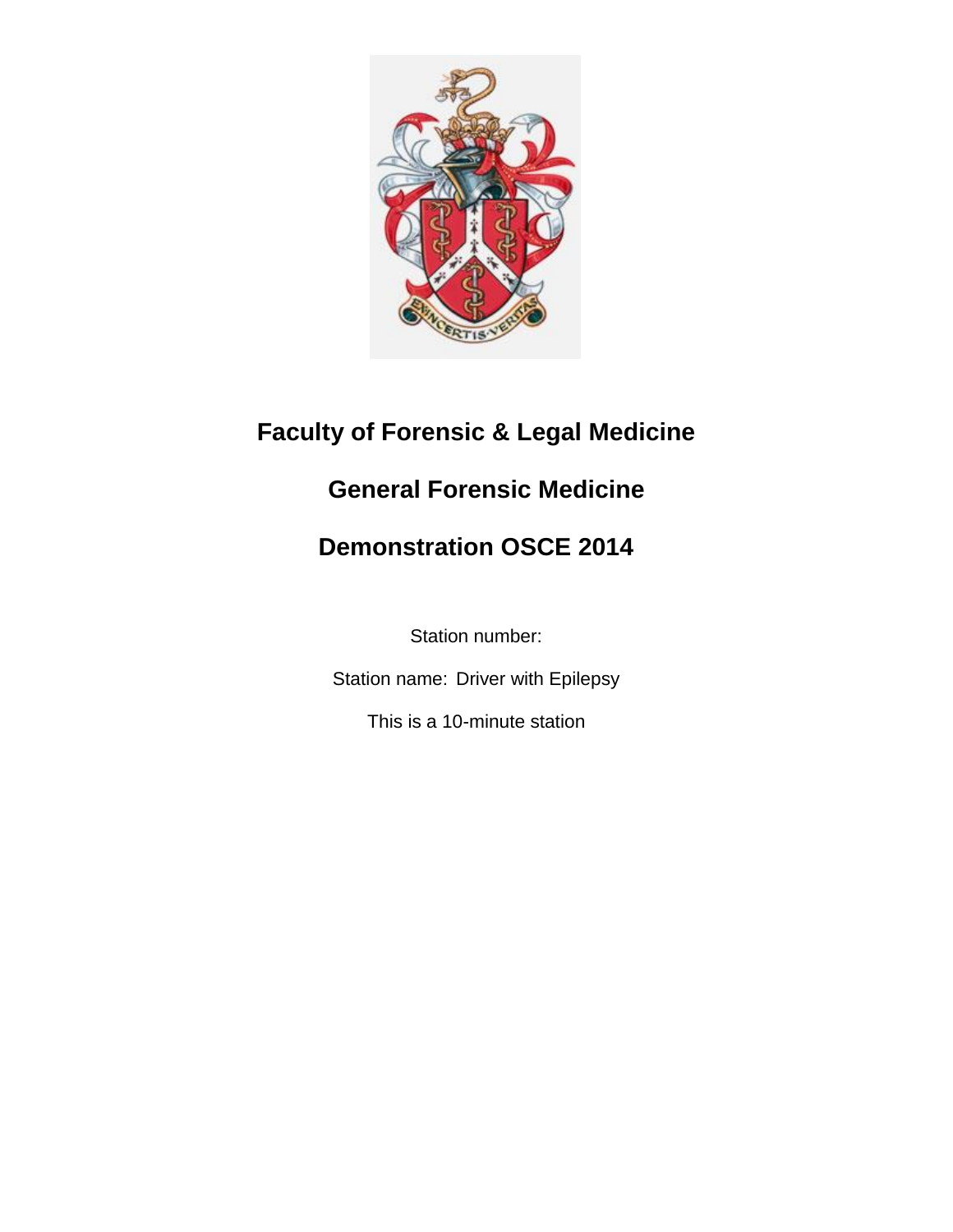#### **Station: Driver with epilepsy Candidate Instructions**

# **This is a 10-minute station.**

It is 19.30 hours.

You are the duty Forensic Physician and have been called to the police station to see a detainee called Julie Mercer.

She was arrested this afternoon for driving a car with a defective brake light and has been detained in custody, as she was wanted on a Crown Court "no-bail" warrant for repeated previous offences. She is due to appear in court tomorrow.

The Custody Sergeant carried out a risk assessment questionnaire and learnt that she has epilepsy and is on medication.

Miss Mercer does not have her medication with her nor the name or the dosage.

# **Tasks**

- Please assess Julie Mercer's need for medication
- Address any other issues of concern arising during the interview with regard to public safety.

You do not need to examine the candidate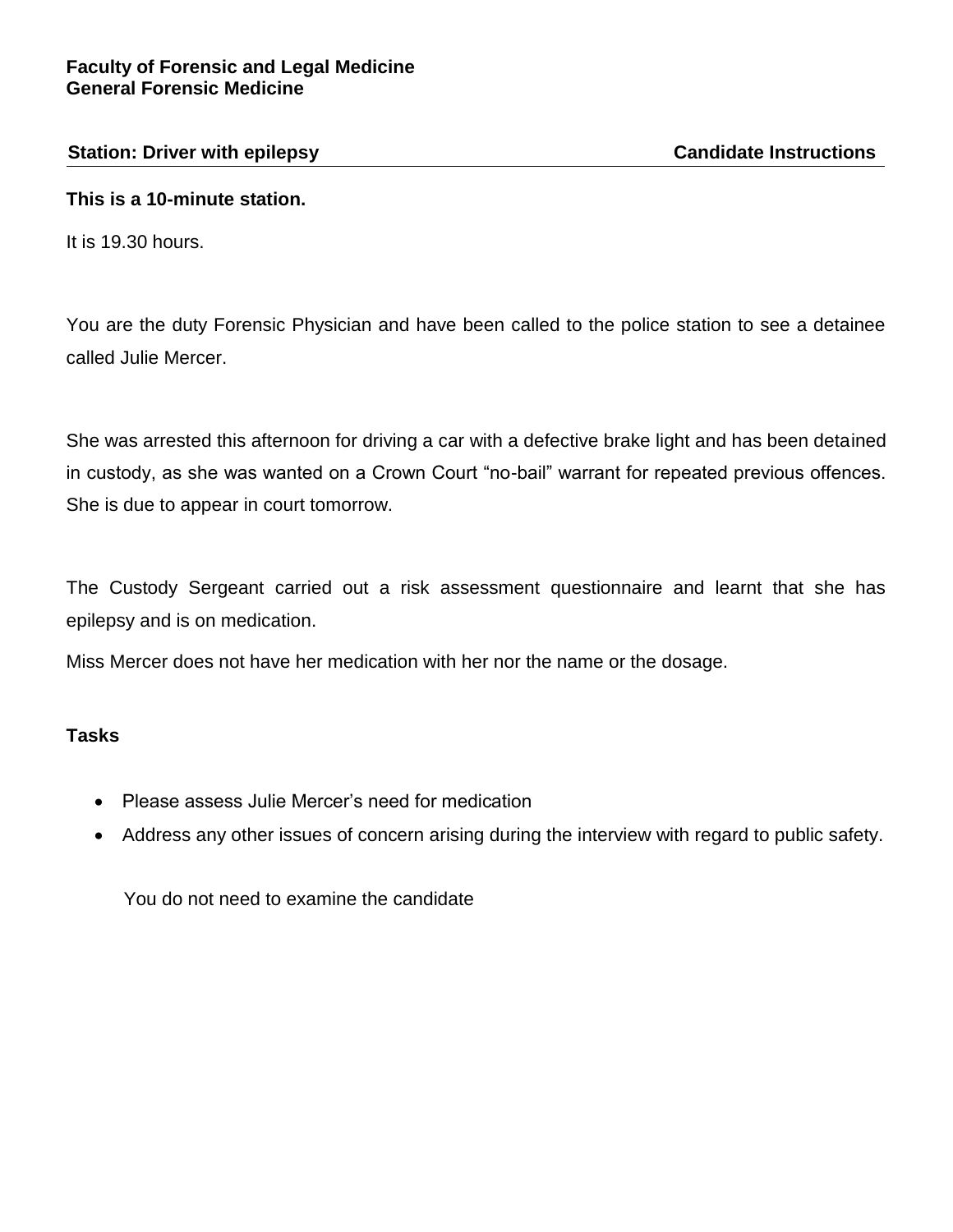#### **Station Examiner Instructions Station Name: Driver with epilepsy**

**Construct:** This station assesses the candidate's ability to assess a patient with epilepsy and their need for medication and identify public safety risks of a driver with epilepsy.

The candidate has been given the following instructions:

It is 19.30 hours.

You are the duty Forensic Physician and have been called to the police station to see a detainee called Julie Mercer.

She was arrested this afternoon for driving a car with a defective brake light and has been detained in custody, as she was wanted on a Crown Court "no-bail" warrant for repeated previous offences. She is due to appear in court tomorrow.

The Custody Sergeant carried out a risk assessment questionnaire and learnt that she has epilepsy and is on medication.

Miss Mercer does not have her medication with her nor the name or the dosage.

#### **Tasks**

- Please assess Julie Mercer's need for medication
- Address any other issues of concern arising during the interview with regard to public safety.

You do not need to examine the candidate

\_\_\_\_\_\_\_\_\_\_\_\_\_\_\_\_\_\_\_\_\_\_\_\_\_\_\_\_\_\_\_\_\_\_\_\_\_\_\_\_\_\_\_\_\_\_\_\_\_\_\_\_\_\_\_\_\_\_\_\_\_\_\_\_\_\_\_\_\_\_\_

#### **Additional Information for Examiners**

If the Candidate indicates that he/she wishes to undertake a physical examination, please stop the Candidate; ask him/her what he/she wants to examine; record this; and advise the Candidate that the examination revealed no abnormalities.

If driving has not been identified as a public safety issue, please remind the candidate that the detainee is driving.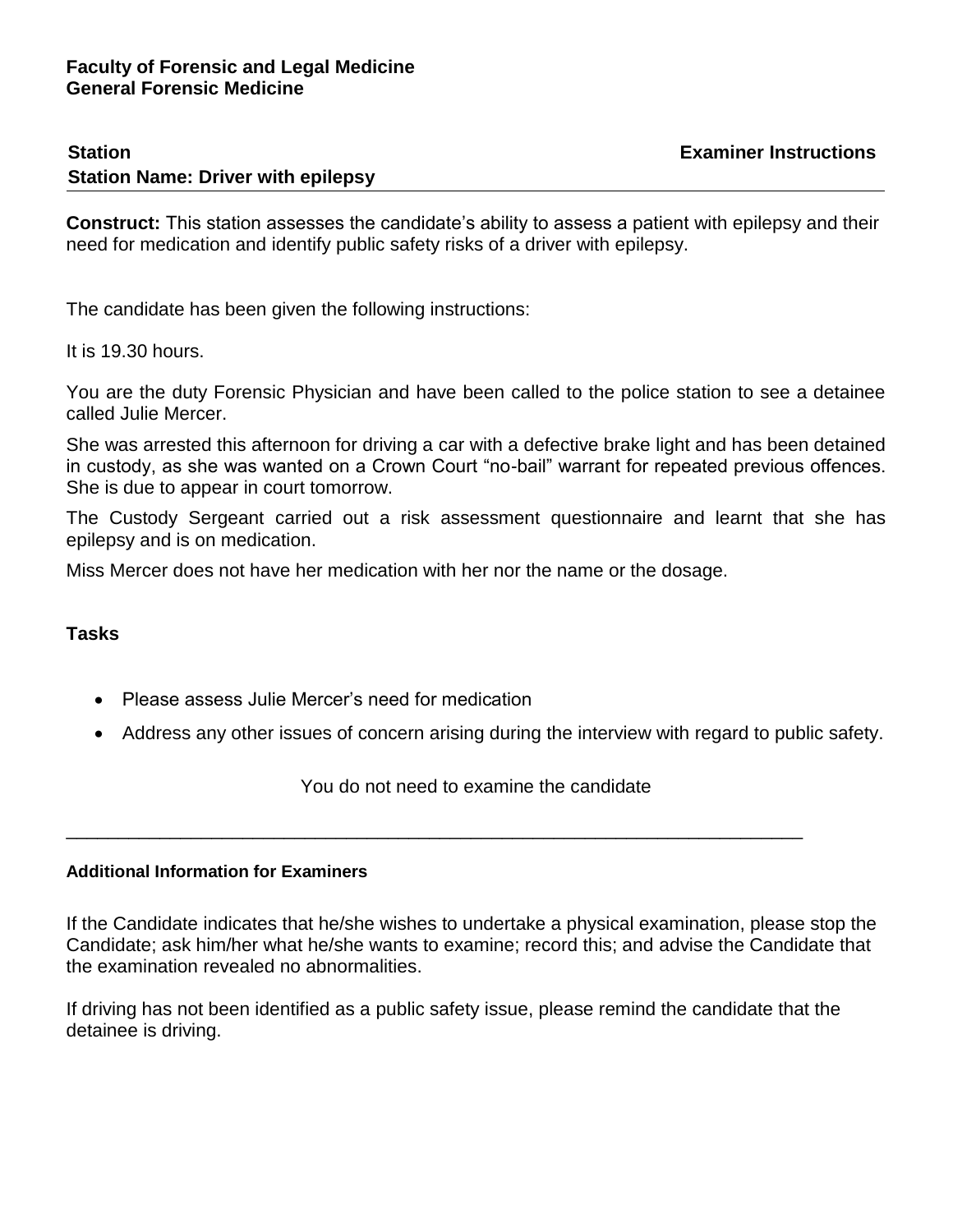| <b>Station: Driver with epilepsy</b>                                |                   |                                  |                                  |                   |                  |             |             | <b>Mark Sheet</b> |   |  |
|---------------------------------------------------------------------|-------------------|----------------------------------|----------------------------------|-------------------|------------------|-------------|-------------|-------------------|---|--|
| A=Outstanding, B=Very Good, C=Adequate, D= Marginal, E = Inadequate |                   |                                  |                                  |                   |                  |             |             |                   |   |  |
| 1. Initial approach to patient                                      |                   |                                  |                                  |                   | A                | B           | $\mathbf C$ | D                 | E |  |
| 2. Information gathering: clinical content                          |                   |                                  |                                  |                   |                  | B           | $\mathbf C$ | D                 | Е |  |
| 3. Information gathering: communication skills                      |                   |                                  |                                  |                   |                  | B           | $\mathbf c$ | D                 | E |  |
| 4. Information giving: clinical content                             |                   |                                  |                                  |                   |                  | $\mathbf B$ | $\mathbf c$ | D                 | E |  |
| 5. Information giving: communication skills                         |                   |                                  |                                  |                   | A                | $\mathbf B$ | $\mathbf c$ | D                 | E |  |
| 6. Rapport and professionalism                                      |                   |                                  |                                  |                   | A                | B           | $\mathbf c$ | D                 | E |  |
| 7. SP mark                                                          |                   |                                  |                                  |                   | A                | B           | $\mathbf C$ | D                 | E |  |
| <b>GLOBAL</b><br><b>RATING</b>                                      | $\mathbf{1}$      | $\mathbf{2}$                     | $\mathbf{3}$                     | 4                 | 5                |             |             | 6                 |   |  |
|                                                                     | <b>CLEAR FAIL</b> | <b>BORDERLINE</b><br><b>FAIL</b> | <b>BORDERLINE</b><br><b>PASS</b> | <b>CLEAR PASS</b> | <b>VERY GOOD</b> |             |             | <b>EXCELLENT</b>  |   |  |
|                                                                     | Examiner feedback |                                  |                                  |                   |                  |             |             |                   |   |  |
|                                                                     |                   |                                  |                                  |                   |                  |             |             |                   |   |  |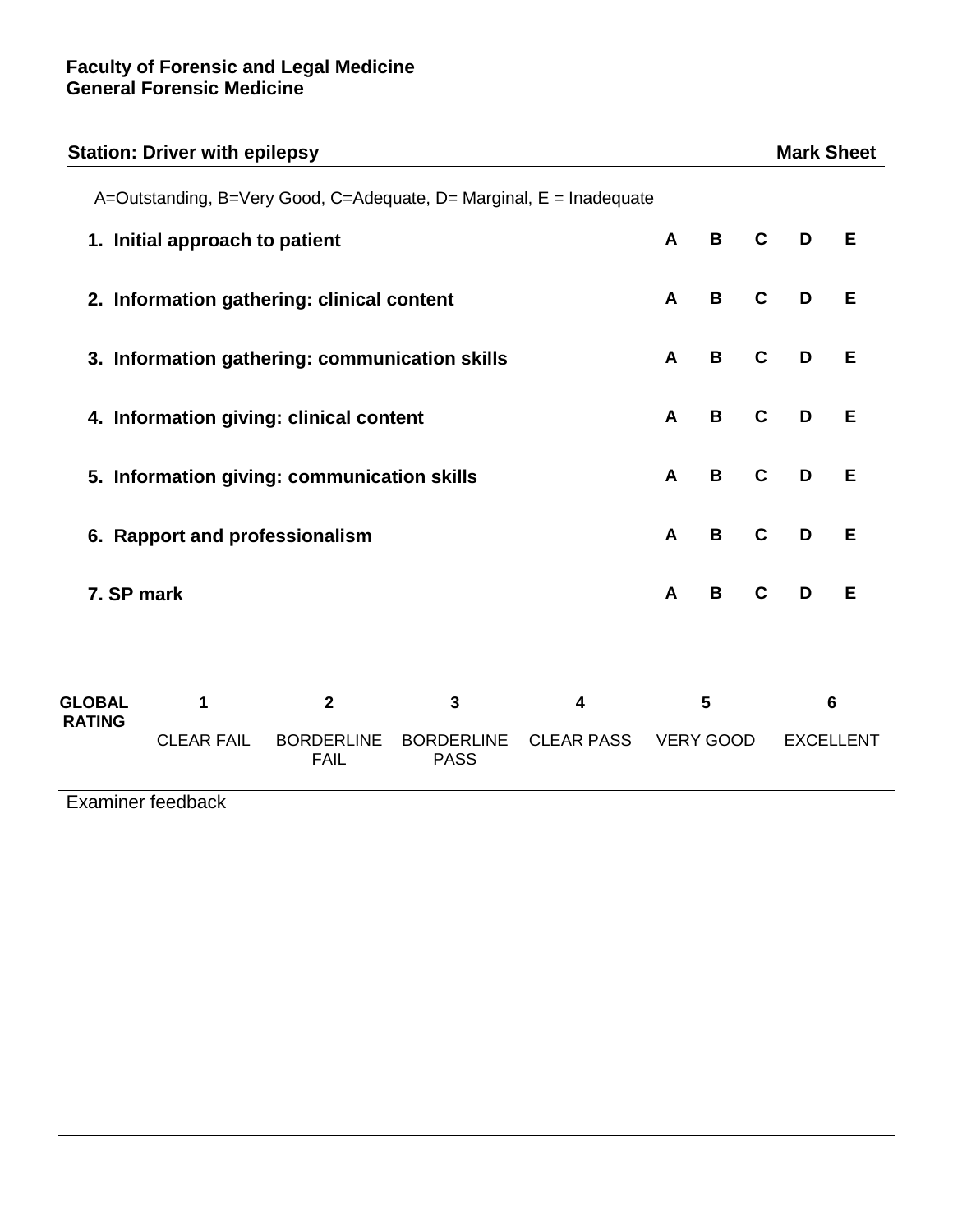# **Station: Driver with epilepsy Station for examiner under domain headings**

# **1. Initial approach to patient**

- Candidates should give an appropriate introduction including explaining their role and checks the name of the detainee and how she would like to be addressed. Confidentiality should be discussed. Candidates should explain what the interview is going to be about, and also let Julie know what they know or have been told up to this point. Candidates should acknowledge distress if appropriate.
- They should start with an open question and listen without interruption

# **2. Information gathering: Clinical content**

- Candidates should elicit a brief history of Julie's epilepsy e.g. date of onset, type of seizures, investigations, frequency of seizures and when the last seizure occurred. Details of medication should be established, particularly when her last medication was taken and her adherence with her medication.
- They should ask about whether she has any other significant medical problems and whether she takes any other medications. They should also enquire about use of alcohol and recreational drugs.
- Candidates should ask about any personal circumstances that may be contributing to her noncompliance with medication, eliciting that. They should pick up cues about driving and explores her driving in some detail.

### **3. Information gathering/history taking: communication skills**

- Candidates should use an appropriate mix of open and closed questions and avoid asking leading questions (assuming the answer) and multiple questions. Language should be clear and jargon either avoided or explained.
- They should demonstrate active listening, picking up cues, responding appropriately to the patient's replies and not repeating questions.
- Good candidates should be organized and systematic in their approach, demonstrating skills such as signposting and summarizing.
- They should respond appropriately to Julie's emotional state.

# **4. Information giving: clinical content**

- Candidates should explain about the importance of compliance with medication.
- Candidates should advise that Julie should refrain from driving and explain why. They should explain about the legal position, informing the DVLA and Insurance Company and the consequences of not doing so.
- They should seek permission to inform the DVLA and the police that the detainee is driving and warns of the consequences of refusal of permission. Acknowledges that the driving issue is very difficult for Julie but explain that Julie would be eligible to apply to have her licence back if she remains seizure free for more than one year.
- $\bullet$

# **5. Information giving: communication skills**

- Information should be given in a clear and well paced manner in manageable amounts and understanding of main points checked. Candidates should encourage a dialogue with the person, rather than give a monologue.
- Candidates should negotiate a plan with the person if appropriate. Candidates should attempt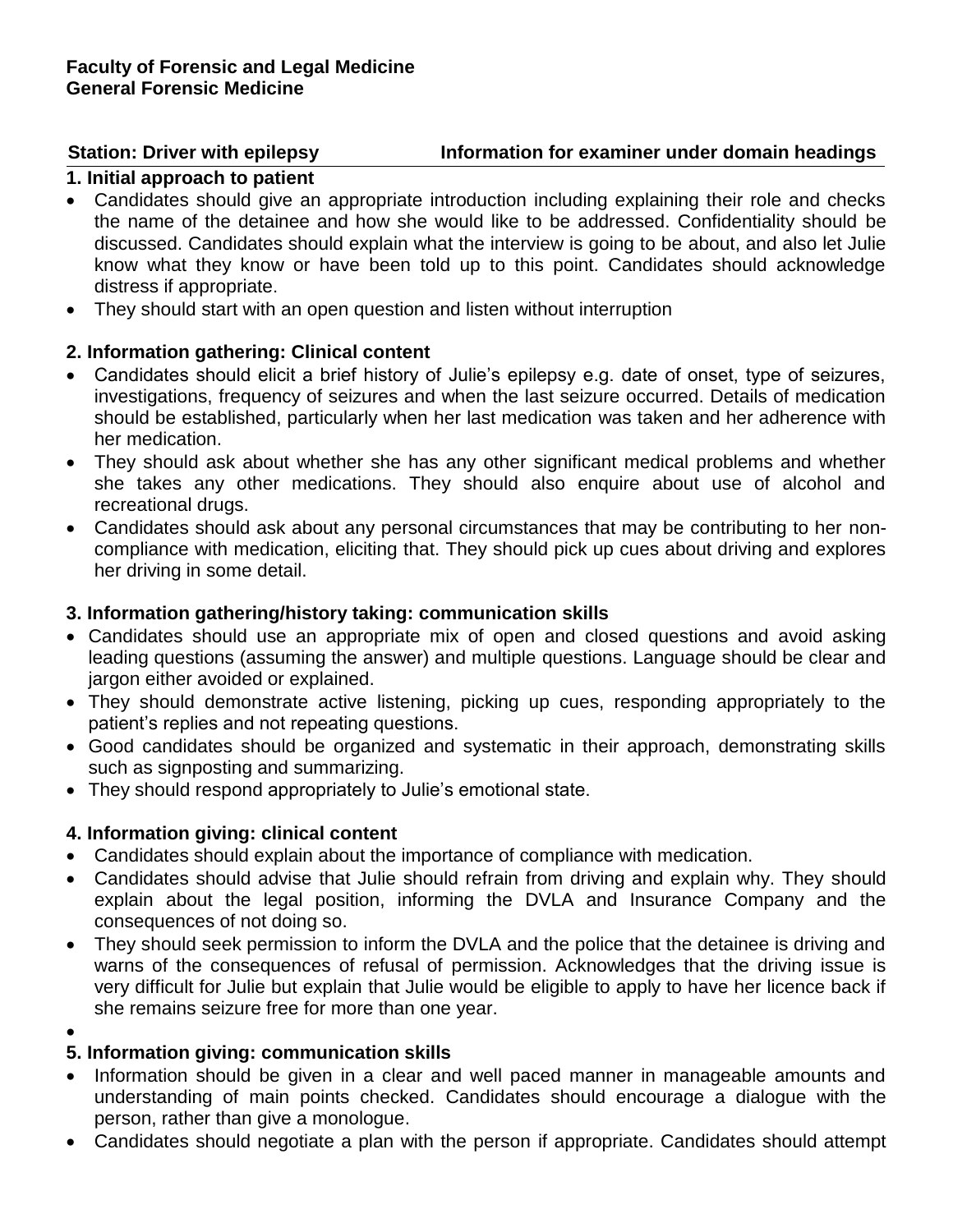to close the interview e.g. reiterating the next steps

### **6. Rapport and professionalism**

- Candidates should show interest in and respect for the person. They should demonstrate empathy and sensitivity. They should use appropriate non-verbal communication (eye contact, appropriate use of touch, maintains comfortable distance from the patient).
- They should demonstrate professional behaviour in terms of manners, maintaining Julie's dignity and being non judgmental.

#### **7. SP mark**

 The doctor was considerate and seemed to understand how I was feeling. I felt as comfortable as was possible in the circumstances.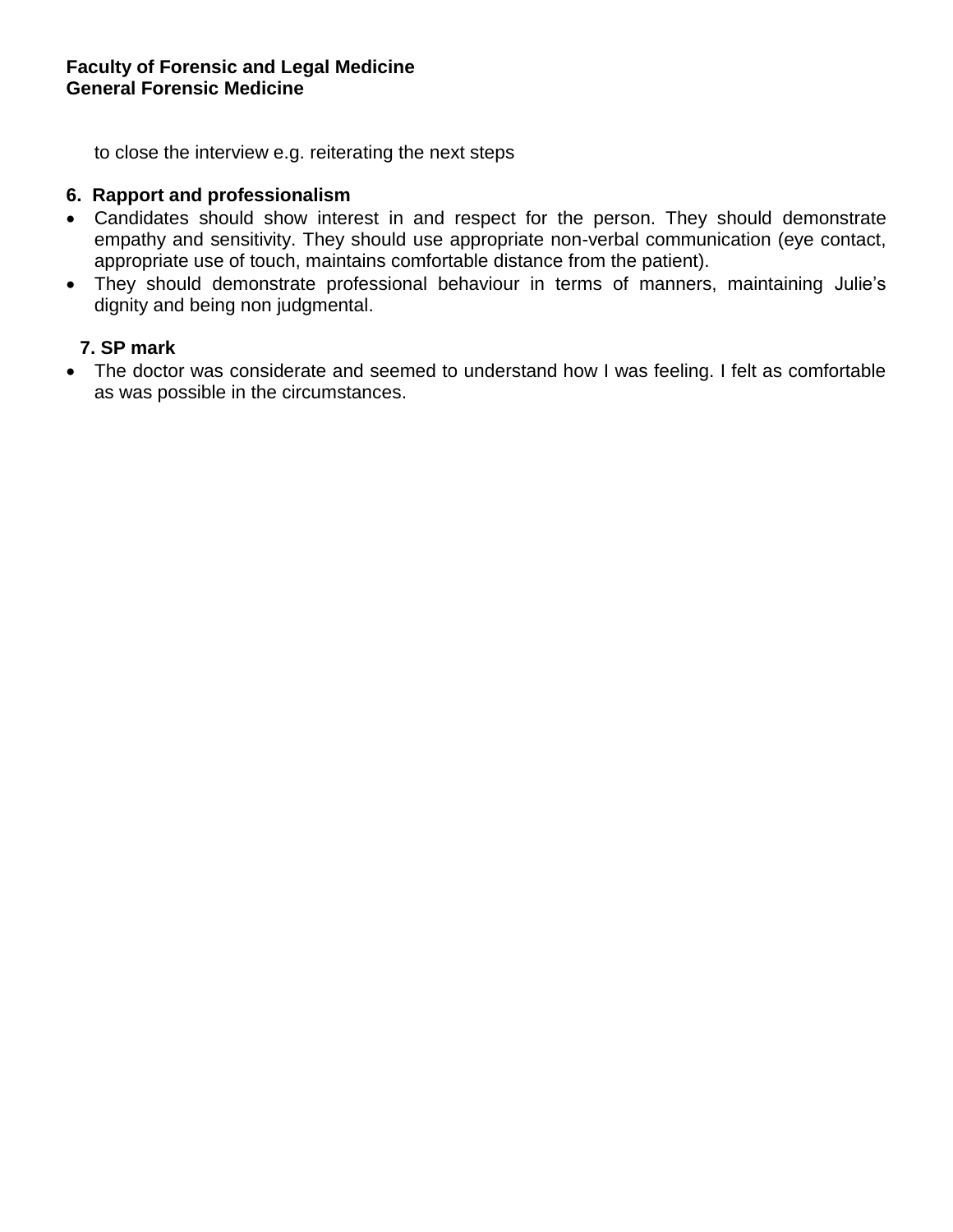#### **Station: Driver with epilepsy Simulated patient Instructions**

Background:

- Your name is Julie Mercer and you are 28. You are single and living alone in a bedsit. Your family live in Leeds but you have been down in the south for about 10 years. You are not close to either of your parents, who are divorced.
- You used to work in sales in a stationary suppliers and but were under stress as the company was not doing well. Along with a number of your colleagues you were made redundant nearly a year ago.
- You have been having a difficult time because you have had no work. You have applied for many jobs but never get even an acknowledgement. You now work in a 'Drive-thru' McDonalds out of town, but it is hard work for a minimum wage and you have struggled to make ends meet.
- Your long-term boyfriend finished the relationship about two months ago and you feel your life is starting go off the rails. He has gone off travelling.

#### **Medical history**

- You were diagnosed with grand mal epilepsy when you were 16 years old. This is the kind of epilepsy where you have major seizures. This started out of the blue – there was nothing that preceded it like a head injury. You underwent extensive investigation after the diagnosis. Apart from the EEG (electroencephalogram), which confirmed the diagnosis, no other abnormalities were found.
- You were prescribed Epilim 500mg twice daily (see below about what you can disclose about your medication).
- You were last seen at the local hospital in the Neurology clinic about a year ago and until recently were seizure-free.

#### **The last month**

- You drink the odd glass of wine, once or twice a week after work. You do not use any recreational drugs.
- You have been missing doses of your Epilim, and have not taken any for 3 days now. You have had **2 seizures recently** – one nearly 4 weeks ago and the second one 2 days ago. Both were daytime "Grand Mal" fits and you were unconscious for about 2-3 minutes as best you can tell. You have not told anyone about them.

#### **This evening**

- In the past few months, you have been caught shoplifting 3 times mainly food and clothes. You were supposed to have appeared a month ago on a shoplifting charge but didn't go to court. You couldn't face it.
- You were stopped by the police driving today because you had a defective brake light, which was when the police realised that there was a 'no-bail' warrant out for you. The police arrested you and brought to the Police Station. They will be holding you in custody overnight to appear in court tomorrow.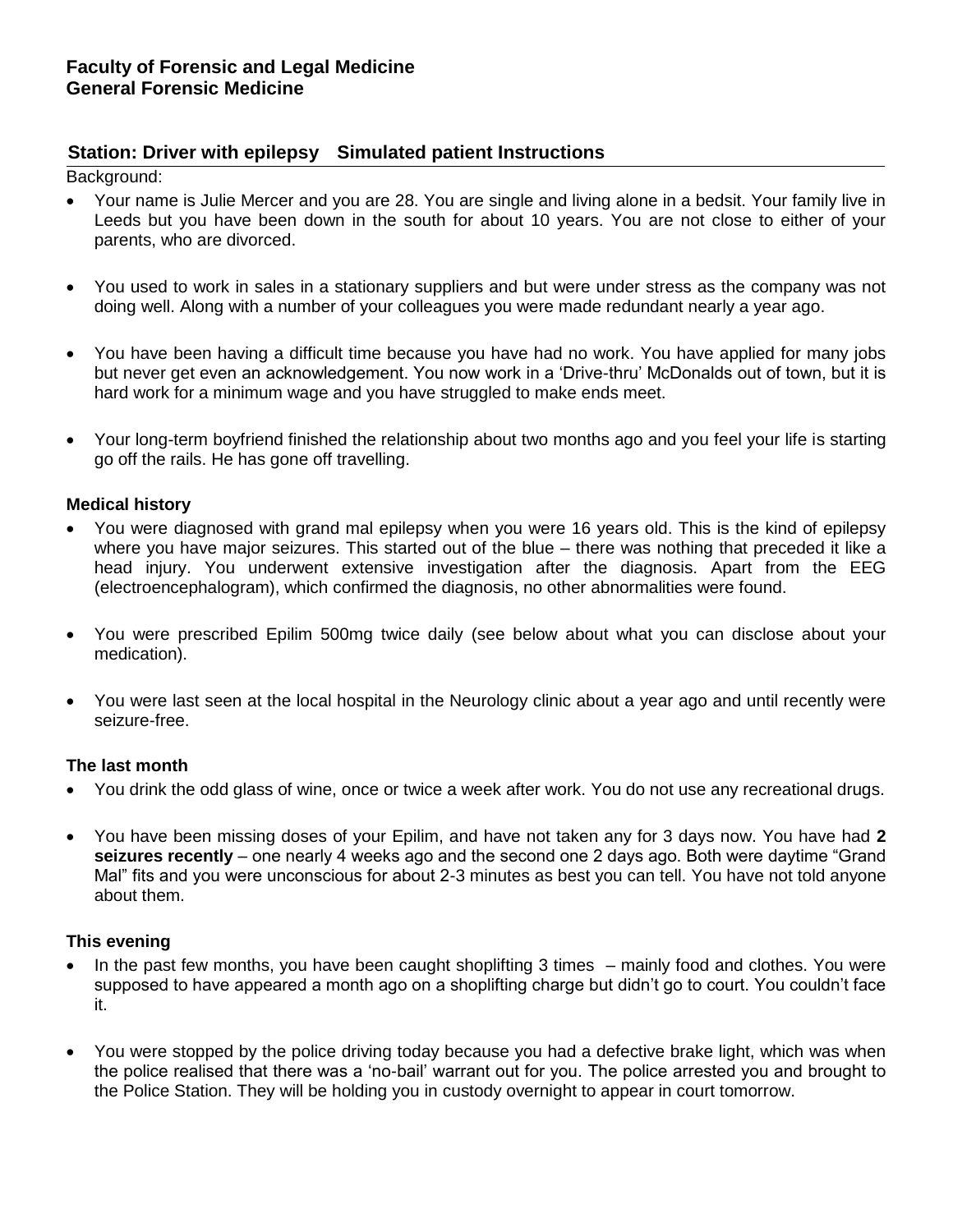#### Station: Driver with epilepsy **SP Script (2 of 2)** SP Script (2 of 2)

 The Sergeant did a risk assessment questionnaire on you and you told him that you have epilepsy but do not have medication on you.

\_\_\_\_\_\_\_\_\_\_\_\_\_\_\_\_\_\_\_\_\_\_\_\_\_\_\_\_\_\_\_\_\_\_\_\_\_\_\_\_\_\_\_\_\_\_\_\_\_\_\_\_\_\_\_\_\_\_\_\_\_\_\_\_\_\_\_

- This whole thing feels like a nightmare and you are really upset. You are also frightened that you will have to go to prison.
- The doctor needs to assess your epilepsy status as s/he will need to prescribe medication for you to take while you are in custody. You can respond to any questions about your epilepsy but you can't properly remember the name of your medication. Say 'It's epi or epa something' and if asked, say it is "dark pinky tablet sort of thing". You aren't actually sure of the dose but you know it is quite a high one. You can confirm that it's Epilim after being prompted or suggesting "chrono".
- Be vague about your recent seizures to the doctor unless specifically asked about whether you have had any. You just can't remember to take the medication for some reason and you are working an evening shift at McDonalds so are often don't wake in the morning to take your medication.
- The main challenge in this station is that you are driving you borrow a friend's old banger because it is difficult to get back from work very late at night when you finish your shift. **You need to drop a hint about driving as early as possible in the station** e.g. 'McDonalds drive thru – it's horrible. I'd just like to drive through and out the other side'.
- Then drop another hint if this is not picked up. 'Even driving I just get back so late. I get really tired'. However, candidates are told in their instructions that you were pulled over for a defective brake light, so hopefully you will not need to drop hints that you drive!
- You know you should not be driving but can't think how you will mange otherwise.
- The main aim of the station is for the candidate to discuss with you the danger of driving when you have had a seizure within the last year.
- You are insured on your friend's car and you have a clean driving licence. The issue is the seizures and in fact if you do not stop driving voluntarily, the doctor has a duty (in the public interest) to inform the DVLA or to inform the police to inform the DVLA.

You will be asked to mark the candidate on one item on a scale of

*A=Outstanding, B=Very Good, C=Adequate, D= Marginal, E = Inadequate.* 

 The doctor was considerate and seemed to understand how I was feeling. I felt as comfortable as was possible in the circumstances